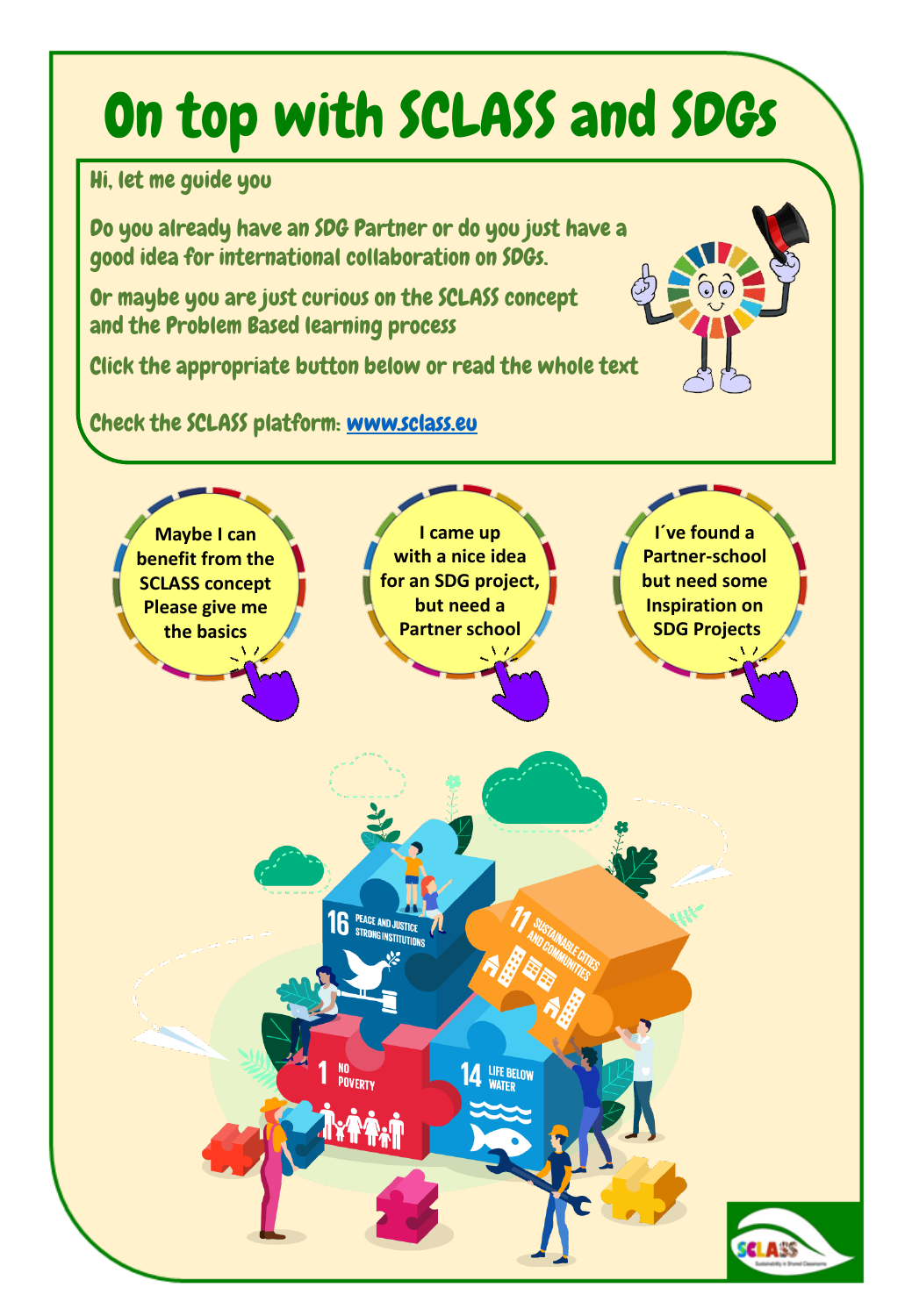### <span id="page-1-0"></span>Basic guide to SCLASS concept

### SCLASS projects emphasizes and are loyal to United Nations 16+1 Sustainable Development Goals (SDG)

Problem Based Learning (PBL) in a virtual context, where students across international boarders, learn together on a peer to peer level.

Through the virtual PBL concept, knowledge on sustainability is deeply rooted and in the same time, expands cultural awareness and language skills; typical with motivated students having fun in the learning process.

Objectives are to develop common teaching modules on SDG´s and enhance international partnership for teachers, where SCLASS teaching modules on SDGs are promoted with our digital resource platform - for the benefit of both students and teachers.

The SDGs are global goals for sustainable development. They call for local action in partnerships with a problem based approach and student centered project work. Here students take action for their own learning and have perspective, when they share and compare with peers across borders.



On the next page, you can see the process outlined. Very easy to adoptable, and in a few steps your students will be more aware of sustainability.

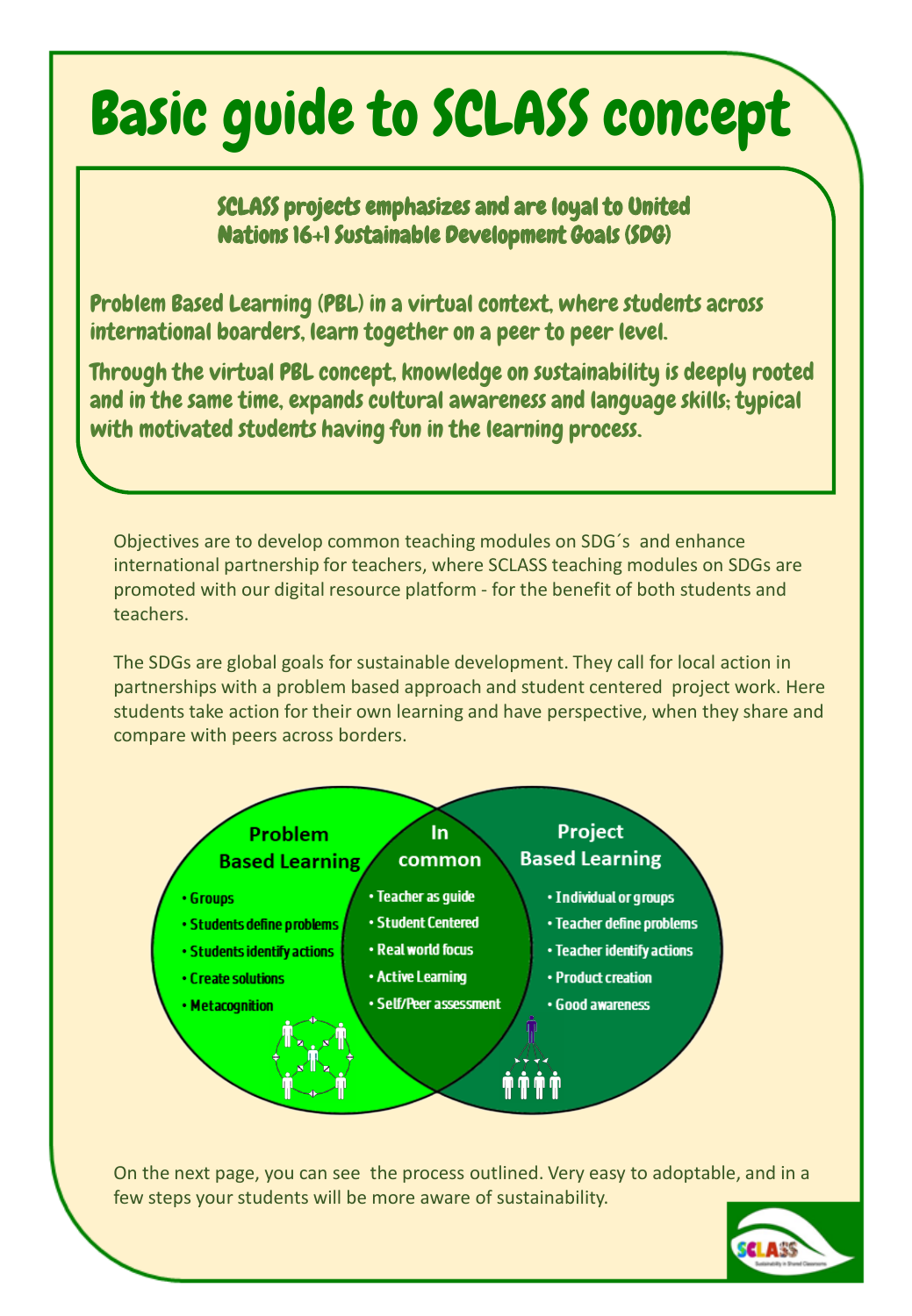

#### *The process is undertaken like this*:

- Two teachers across the european SCLASS platform sets up their own frame for an SCLASS project, in terms of SDGs, time, and objectives
- Each teacher outline the project to the students
- The classes gets acquainted through online meetings on an agreed communication platform. E.g.: Teams, Zoom, Google Meet - along others.
- The students starts finding relevant problems and research the subjects classes in session of Work process can/must use teacher for scaffold/help
- Ideally students can meet online to state progress and keep acquantance
- The SCLASS project is laid down when the two classes have presented their works: Research, solutions and perspectives



**SCLASS projects** 

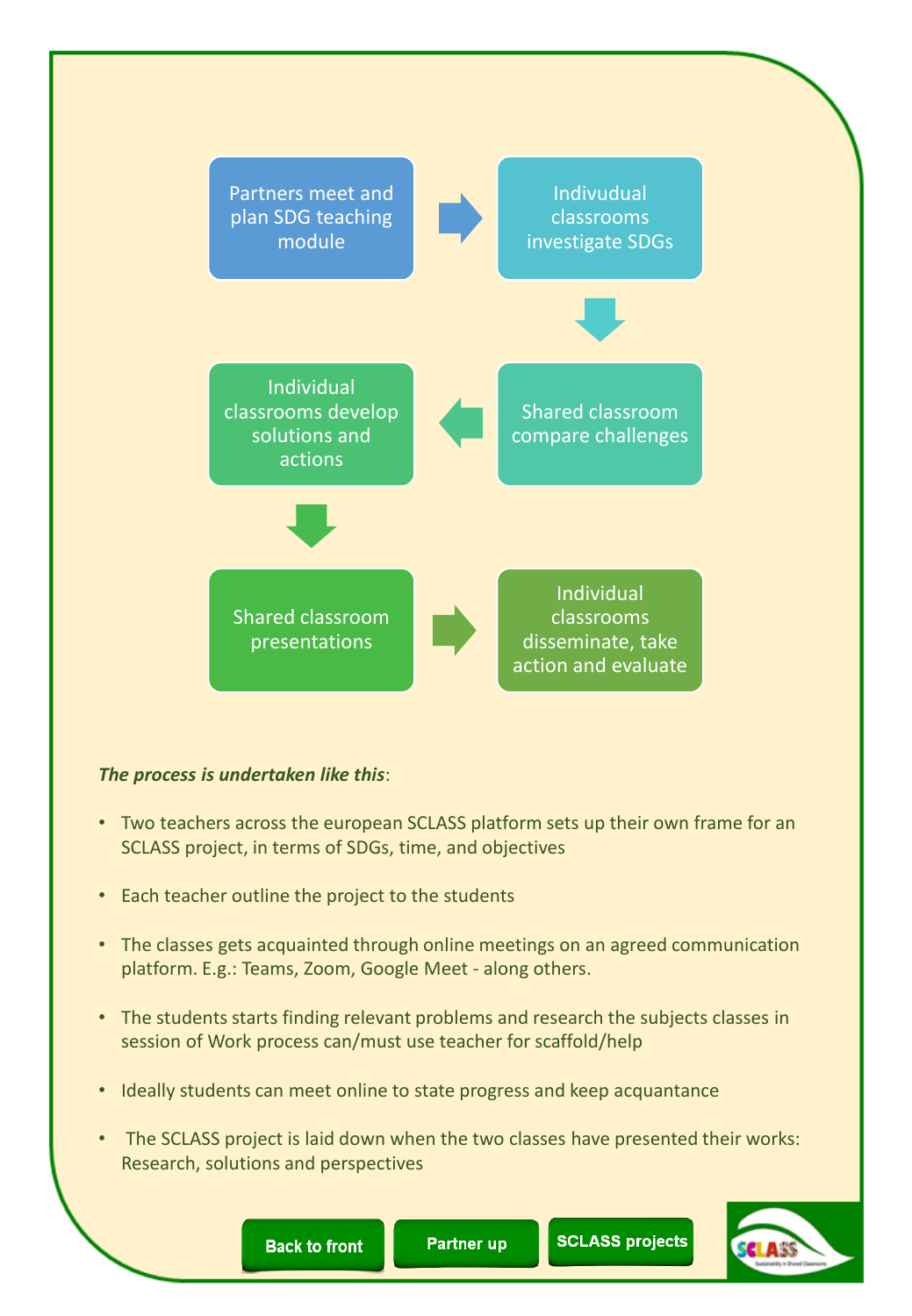# <span id="page-3-0"></span>Finding the right SCLASS Project



Sustainability is more than clean water, low carbon footprint and a healty climate. United Nations SDG´s cover many aspects of good life quality as well

It also covers: No poverty, Democratic values, World Peace, and human equality. 16 important SDGs to choose from

Your location, culture, environment or any other local aspect can be the base for a good SCLASS learning project

The conscious and necessary learning process on Sustainability is becoming immanent in the mindset at both citizens, politicians, but there is still many miles to walk. We teachers play an important role guiding the next generation on sustainable living and now the SCLASS concept makes it international.

Inspirational ideas for an SCLASS project would most often be rooted in your daily life, eg. Being confronted with waste, pollution, indecent behaviour, economic hurdles, inconveniences, or other misfitting inadequacy could trigger your project.



Ideas for a SCLASS project is not limited to the local community. The main idea is to create awareness on sustainability on a global scale.

From tiny frogs in the rainforest to gender equality in modern democracies. From devastating plastic pollution in the oceans to poverty or analfabetism in developing countries

No sustainable idea or problem is to small to be handled in the SCLASS range.

Getting the good idea for an SCLASS project, could be triggered by reading the daily newsfeed, come from discussions with coworkers or emerge from classroom sessions.

For inspiration we recommend that you look at our: **TEACHING MODULES** Whatever your SCLASS projects is about, will help us all in the long run. Even the longest sustainable travel, starts with a smal step-



**Basic Concept**